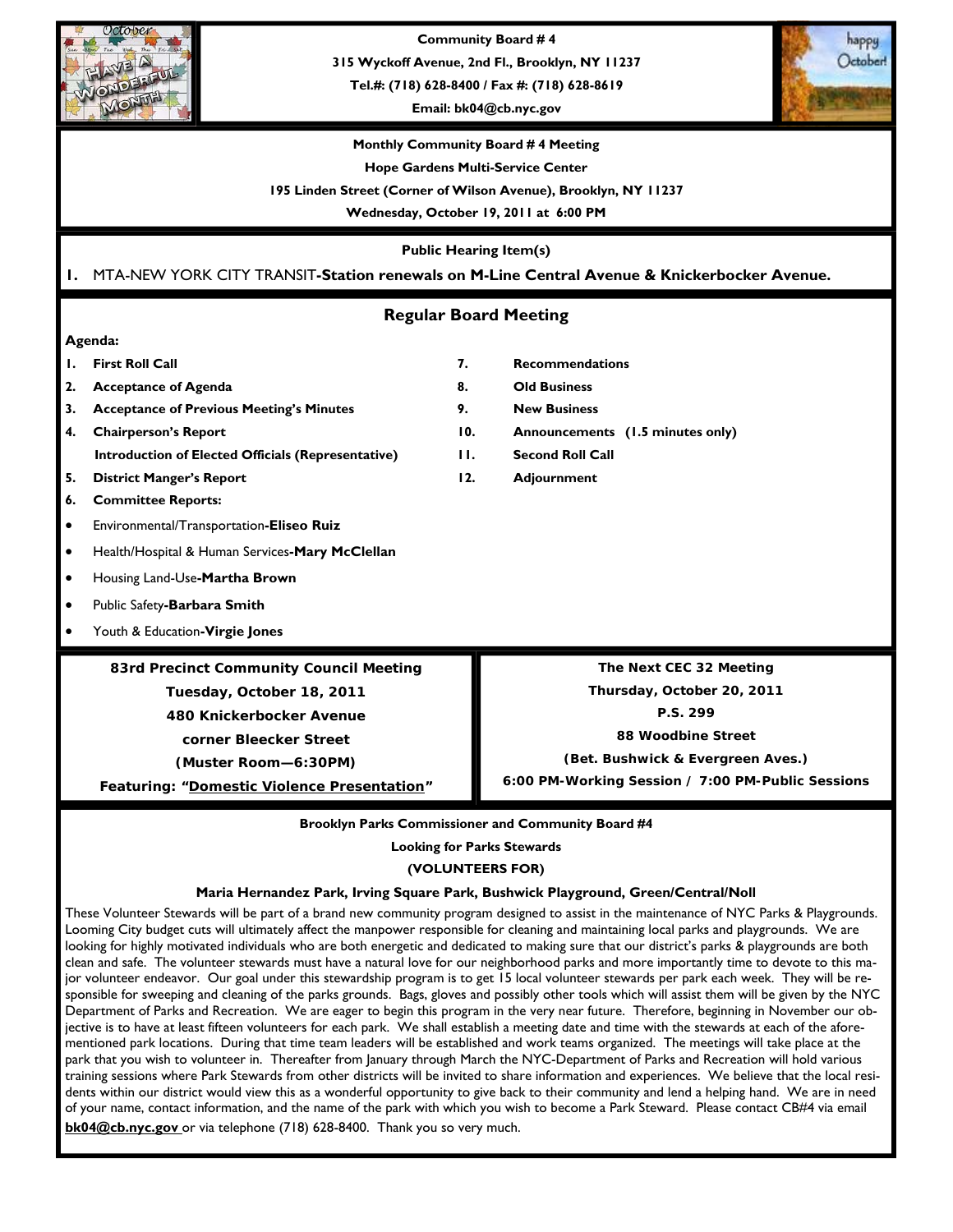

## **Community Board # 4**

**NYC SERVICE CITIZENS** 

## **COMMITTEE FOR**

#### **NEW YORK CITY**

#### **LOVE YOUR BLOCK**

#### **GRANT AWARDS**

NYC Service and Citizens Committee for New York City invite your volunteer led neighborhood group to apply for a block transformation grant and receive:

- Grants from \$500 to \$1,000
- Support from City agencies including the Departments of Transportation, Sanitation, and Parks & Recreation to help revitalize your block!
- Assistance with local media coverage for your event

| November 8, 2011 |  |  |
|------------------|--|--|
|                  |  |  |

## **Application Deadline**

Early December, 2011 Mid-December, 2011 April—June, 2012 Grantees Announced Orientation

Project Implementation

#### **IMPORTANT DATES**

**If you are interested in learning more about this grant,** 

#### **please contact:**

Saleen Shah, tel.: 212-822-9566, email: sshah@citizensnyc.org

To download an application, please visit:

http://www.citizensnyc.org/grants/love\_your\_block.html

**With your help, we can transform our City—block by block!** 

#### **UNITED STATES POSTAL SERVICE**

#### **Save a trip to the Post Office.**

No need to make an extra stop. Now you can buy Postal products and services at local businesses that display the United States Postal Service symbol– all at Post Office prices.

#### **Ship where you shop at this convenient location:**

Myrtle Ave Shop Contract Postal Unit 5402 Myrtle Ave Ridgewood, NY 11385

## **Hours of operation:**

| Monday    | 7:00am-7:00pm |  |  |
|-----------|---------------|--|--|
| Tuesday   | 7:00am-7:00pm |  |  |
| Wednesday | 7:00am-7:00pm |  |  |
| Thursday  | 7:00am-7:00pm |  |  |
| Friday    | 7:00am-7:00pm |  |  |
| Saturday  | 7:00am-7:00pm |  |  |
| Sunday    | 7:00am-7:00pm |  |  |

## **You can change a child's future in two hours a week Become a Volunteer**

**Homework Helper!** 

**If you have:** 

- A strong commitment to helping Brooklyn Students in grades 1 through 8 succeed in school.
- A minimum of two hours per week to volunteer, from 3-6PM weekdays, for at least six months.

#### **Apply now!**

Complete an application at any neighborhood library or online at www.brooklynpubliclibrary.org. Or call 718-230-2406.

## **www.brooklynpubliclibrary.org**

**Jericho Road Inc.** 

**Presents Their Annual** 

**"Steppin' Out To Stop Domestic Violence"** 

**Walk-A-Thon** 

Save The Date

Saturday, October 29, 2011

Battery Park City, NY

Time: 8:00 AM

For more info contact:

**CTuner@jerichoroaddv.org 516-384-1997** 

**Http://www.Jerichoroaddv.org** 

#### **"Take a Walk in Our Shoes" Tobacco Advertising Tour**

**Tuesday, October 18, 2011 3:00 p.m.—4:00 p.m.** 

Sternberg Park, Williamsburg

Corner of Boerum and Lorimer Streets

Brooklyn, New York 11206

**Brief speakers ceremony and youth-led walking tour to highlight the presence of tobacco marketing in** 

**Williamsburg**  Hosted by the American Lung Association and the Brooklyn Smoke-Free Partnership

**RSVP by October 10** 

**lspitzner@alany.org 212-889-3370 x15** 

 $E_{\alpha}$ 11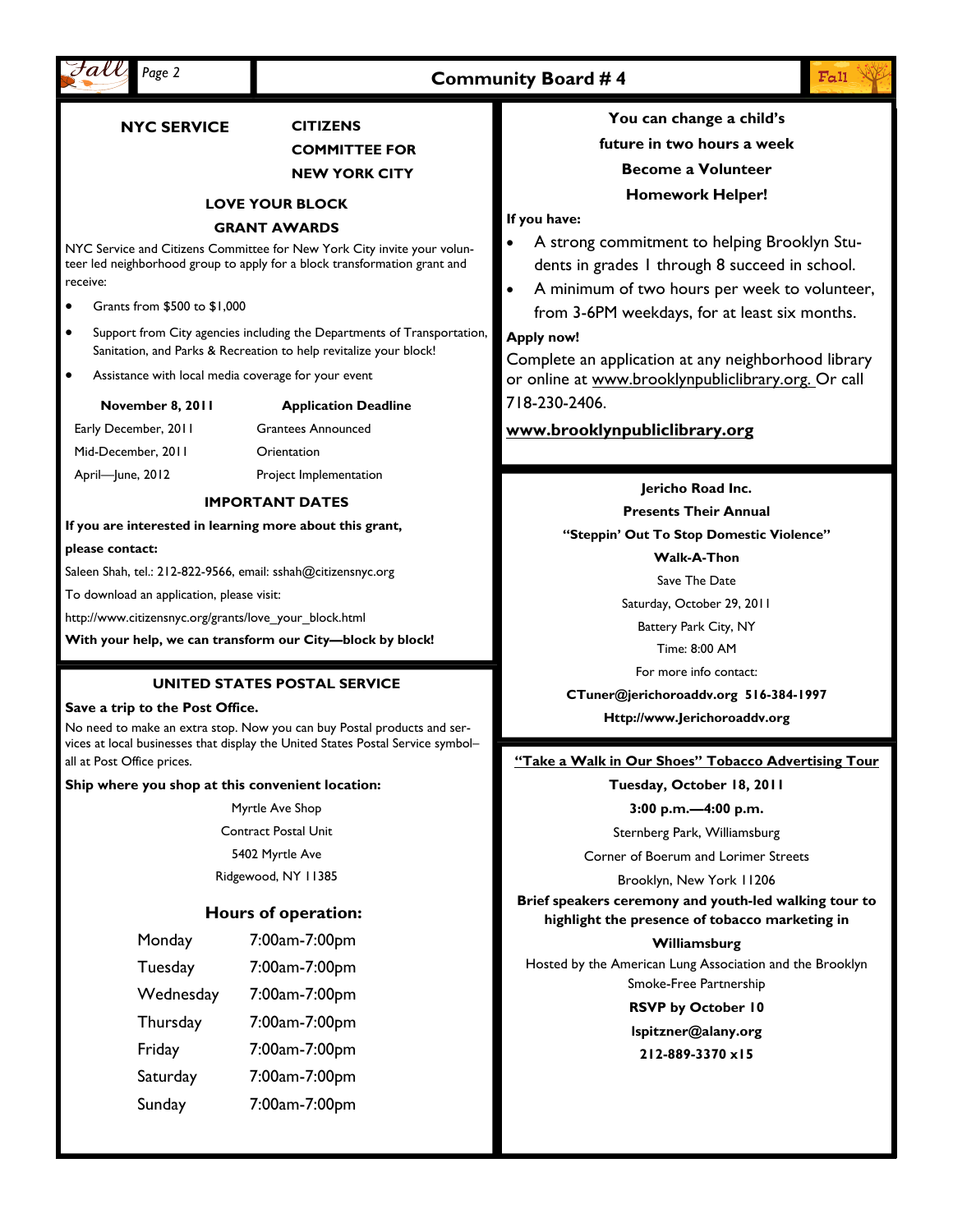

11221 Monday & Thursday From 6:00pm—9:00 pm Start Date: 10/3/11

Tuesday & Wednesday From 6:00pm—9:00 pm Start Date: 10/4/11

**Lucy Belardo (347) 204-8854**